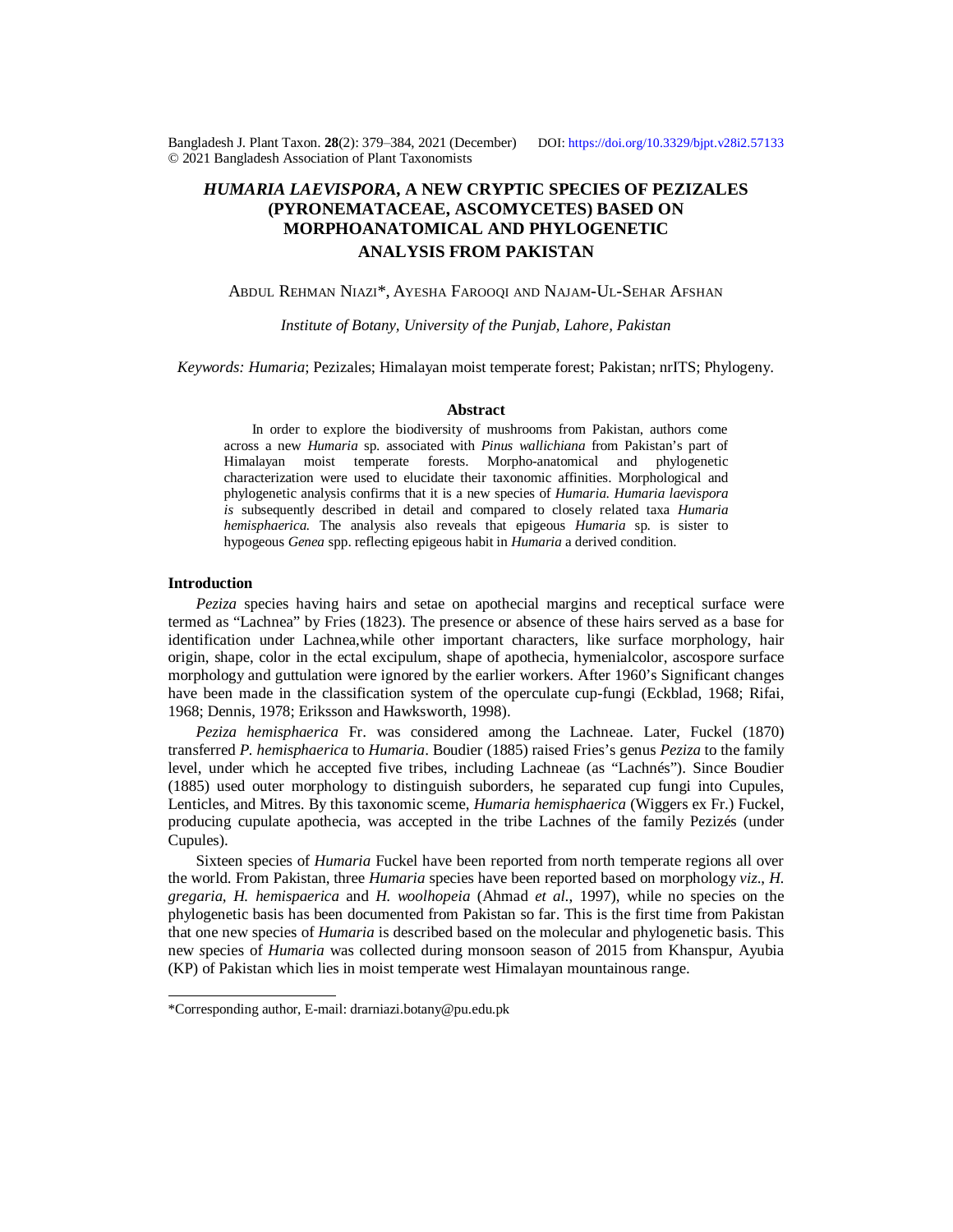#### **Materials and Methods**

### *Sampling and morpho-anatomical characterization*

Sampling was carried out during the summer rainy season from Khanspur, Ayubia (KP). Apothecia were carefully removed from substrate and collected in paper boxes with proper tagging. Field notes were prepared of fresh specimens and colors were designated following color charts of Munsell (1975). Specimens were dried using fan heater and stored in polythene bags. For further proceedings ascomata were brought back to laboratory. Free hand sections of dried specimens were made, placed in rectified spirit for 10 minutes and then rehydrated in water. The sections were mounted in 5% KOH & Melzer's reagent to see color reactions. Anatomical features were observed using compound microscope and photographed using microscope camera HDCE-X5 5.0MP. Measurements were recorded in 5%KOH using Carl Zeiss Jena ocular micrometer. The dimensions of Ascospores are given in the form of (a) b–c (d)  $\times$  (e) f–g (h), [avX, avQ] where b–c and f–g include the spore length and width respectively between the 5th percentile and the 95th percentile, (a) and (d) the shortest and the largest spores recorded, (e) and (h) the narrowest and the broadest spores recorded, avX the mean of length by width  $\pm$  SD (standard deviation), avQ the mean of Q coefficient (length/width ratio). Measurements of other microscopic structures (Asci, paraphysis) include the range between the extreme values measured in length and width. Line drawings were made using Leitz wetzlar camera lucida. Voucher specimens were deposited in the LAH (Herbarium, Department of Botany, University of the Punjab, Lahore, Pakistan).

#### *DNA extraction/ amplification/sequencing*

Two different protocols have been employed to extract genomic DNA from dried ascomata. Modified CTAB method Brunz (1995) and Proteinase K method (100µl lysis buffer and 2.5 µl proteinase K) using ammonium sulphate lysis buffer  $(0.8M$  Tris-Hcl,  $0.2M$  (NH<sub>4</sub>)<sub>2</sub>SO<sub>4</sub>,  $0.2\%$  W/V Tween-2; Soils BioDyne, Tartu, Estonia). Internal transcribed spacer (ITS) region of nuclear ribosomal DNA including 5.8s was amplified using two sets of primers. One set, ITS1F/ITS4 was used for DNA extracted from modified CTAB method. Second set of primers ITS0F (ACTTGGTCATTTAGAGGAAGT) and ITS4-Pyr (TTTGCCRCTTCACTCGCA) (Bengtsson-Palme *et al.*, 2013) was used for DNA extracted from Proteinase K method. ITS5 (GGAAGTAAAAGTCGTAACAAGG) primer was used for sequencing. Both strands of the PCR products were sequenced at BGI–Hongkong (China), TsingKe (China) or Genewiz (UK). The parts of Isotype are vouchered in TU under accession TU116929. The sequence is deposited in UNITE under accession UDB02504.

Sequences of ITS region of 5.8s nrDNA were BLAST searched. Unidentified and ambiguous sequences have been omitted from the analysis. Sequences of closely related taxa retrieved from GenBank and published data were aligned in MUSCLE and phylogenetic tree was constructed with MEGA6 using Jukes-Cantor model at 1000 bootstraps. The evolutionary history was inferred by using the Maximum Likelihood method (Stamatakis, 2006).

#### **Results and Discussion**

#### *Phylogenetic analysis*

Initial blast showed 97% identity with Pezizales sp. (HG797009) and 96% with Fungal sp. (HG796896) from Pakistan with 93% and 94% query cover and 0.0 E value repectively. The analysis involved a final data set of 19 nucleotide sequences. The Aligned sequences showed a total of 999 positions, of these 325 characters are conserved, 657 variables, 514 parsim-info and 142 singletons. (Fig. 1). It formed two major clades (Clade I & III) and a smaller (Clade II) of *Wilcoxina rehmii*. *Helvella crispa* has been selected as out group. AF73 clustered with sub-clade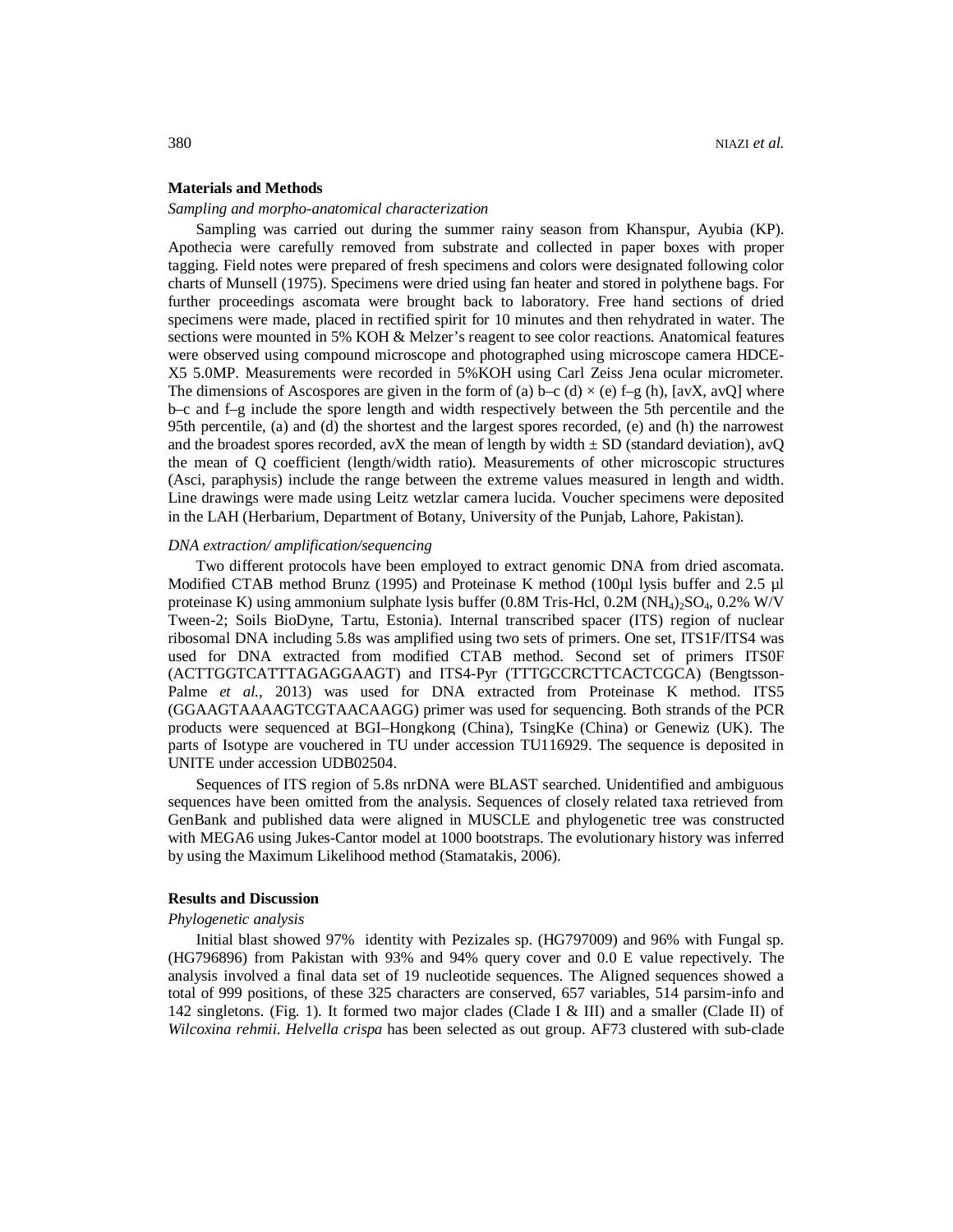

of *Humaria hemisphaerica* containing 3 sequences that formed sister clade with *Genea verucosa, G. harknessi, G. gardnerii.*

Fig. 1. Molecular Phylogenetic analysis by Maximum Likelihood method. Drawn from dataset of 18 ITS sequences belonging to 17 sister species of genus *Humaria* and *Helvella crispa used as* outgroup species. The new species is highlighted in bold.

# *Humaria laevispora* **Niazi & Farooqi, A sp.nov. UNITE accession no.** UDB02504

*Diagnosis:* this species is distinguished from other species by yellow brown to dark brown excipular hairs and their smooth walled spores.

*Etymology:* refers to the smooth ellipsoidal ascospores having large central guttule on maturity.

#### **Fig. 2 (A-G)**

*Apothecia:* Epigeous, inconspicuous, small 0.7-1.7cm, scattered to gregarious, sessile, fleshy, at first cupulate, opening up to somewhat discoid at maturity, interior greyish white, white when over ripe apothecia, exterior brown, hymenium smooth, outer surface hairy, dense mat of brown hairs, margins fringed with light brown hairs, more towards periphery, centrally attached, stipe absent.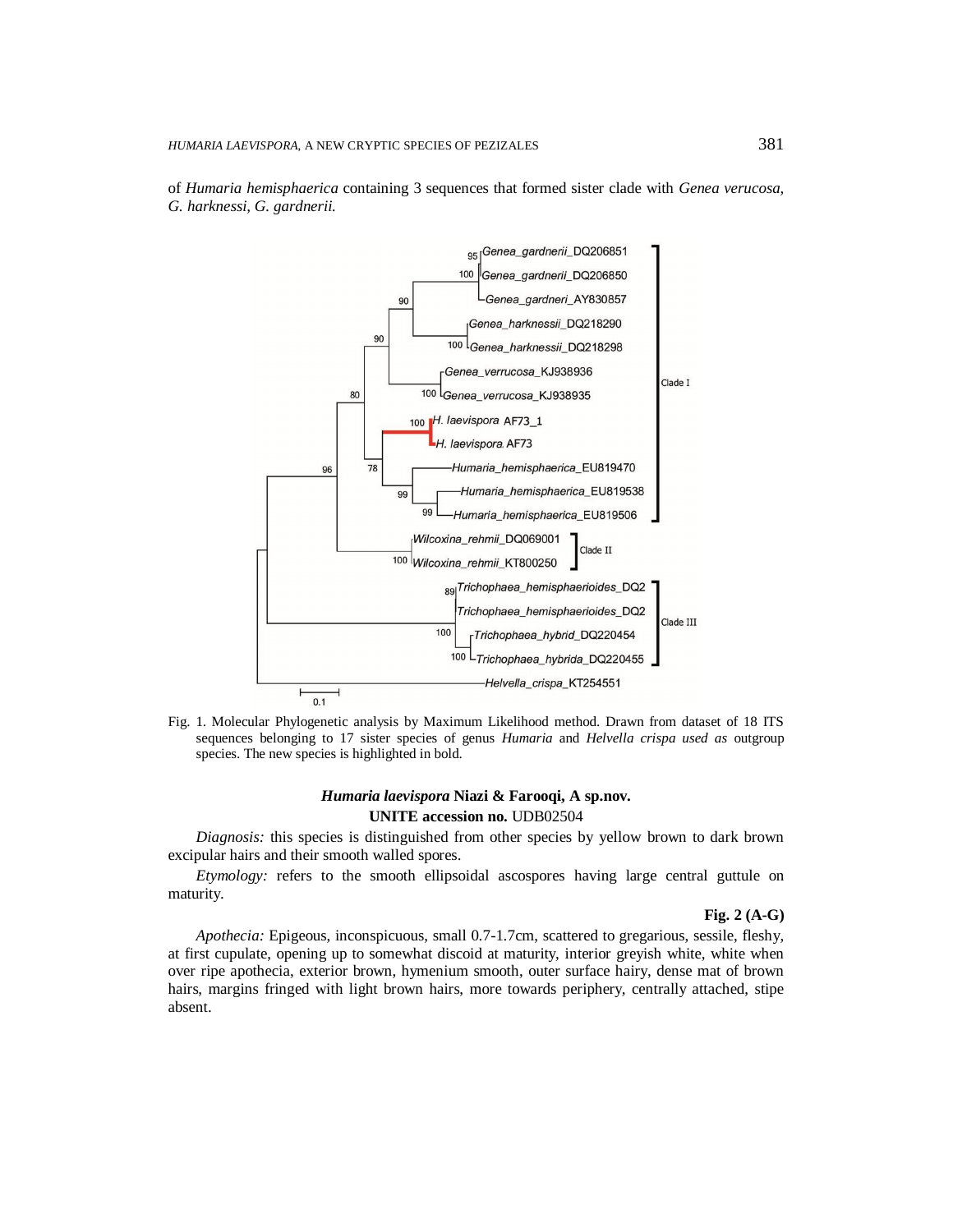

Fig. 2 A-G: *Humaria laevispora*. A. Ascocarps B.Asci containing ascospores C. Paraphyses D. Smooth elliptical spores E. Part of excipulum F. Basal cells of excipular hairs G. Excipular hairs of margins with variable bases. Bars A: 10mm, B-G: 10µm

*Hairs:* Excipular hairs at periphery are different from those on outer surface. Marginal hairs stiff, pointed, pale yellow brown when immature, maturing to dark brown, thick walled, multiseptate, 3-7 septa , tips sword-blade like, apices are usually sharp pointed, acute but many hairs with obtuse apices, variable near base, mostly with small basal swellings, some with bulbous bases, septum separates the bulbous base from elongated part of hair, originating from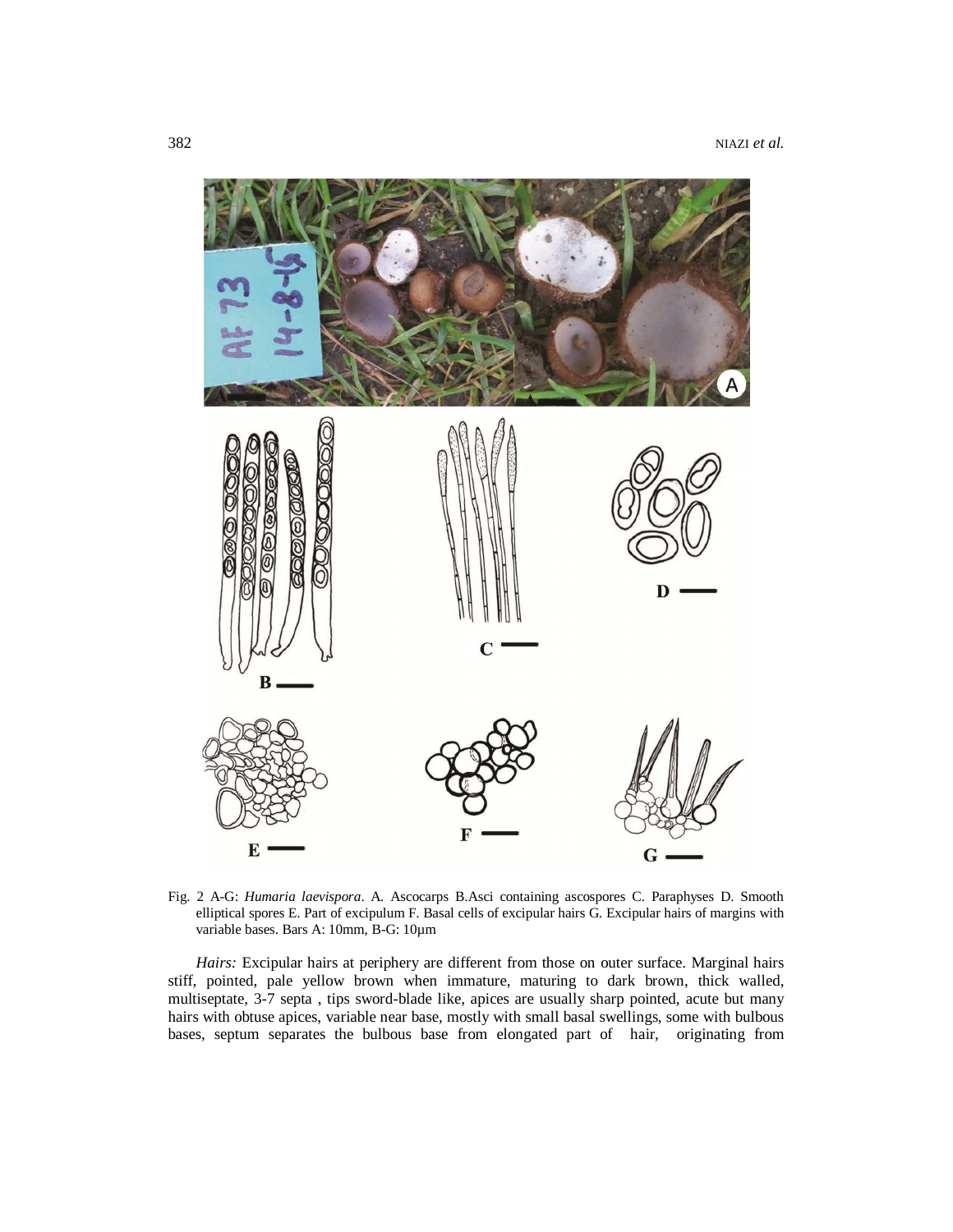specialized globose cells, basal cells brown, thick walled,  $164-340$  (16)  $\mu$ m long,  $11-19$  (16) $\mu$ m broad, 3-5 µm wall thickness, not deeply rooted. **Asci:** Cylindrical, operculate, eccentric operculum, unitunicate, uniseriate in the ascus, non-amyloid, 8 spored,  $238-315 \times 14-21$  µm, some forked at the base. **Ascospores:** Smooth, broadly ellipsoidal, uninucleate, immature spores having two oil droplets, mature spores uniguttulate. (20-)22 -27(-28)  $\times$  (13-)14 17(-18)  $\mu$ m, avl $\times$ avw = 24-15 µm, avQ =1.6 µm. **Paraphyses:** Slender, filiform, septate, clavate, longer than asci, hyaline, paraphyses tips variable, mostly broadened at the apices having prominent cellular contents, some knob shaped, paraphyses tips 6-10µm broad.

*Excipulum:* Hyaline to brown, excipular cells that give rise to marginal hairs are globose, dark brown, thick walled, 28-55 µm in diameter, 2-3 cells thick, immediately below are hyaline cells, 161- 444 µm thick, ectalexcipulum of textura globosa, medullary excipulum of textura angularisglobosa, hyaline,2-3 cells thick.

*Holotype:* PAKISTAN. Khyber Pakhtunkhwa, Khanspur village, Ayubia, Himalayan moist temperate forests, on moist soil penetrated by gymnosperm roots amongst mosses, gregarious, 2575m a.s.l 14 August 2015, A. R. Niazi, Ayesha Farooqi, AF73(LAH14815), UNITE Accession No: UDB02504

Phylogram was constructed using closely related sequences retrieved from GenBank and published data (Perry *et al*., 2007). As Pfister (1984) already pointed out that *H. hemispaerica* is highly supported epigeous sister group to hypogeous *Genea*, *Genabea* and *Gilkeya.* The epigeous habit of this taxon may be a secondarily derived condition (Perry *et al*., 2007). Kimbrough (1994) found that ascospore ontogeny of *G. gardnerii* was very similar to that observed in *H. hemisphaerica*. Pfister (1984) also noted that some of the tomentose members of *Genea* appeared anatomically more similar to *Humaria* than to *Jafneadelphus*. Sequences of *H. hemisphaerica* included in the phylogenetic tree have American origin associated with *Quercus alba* while Pakistani AF73 (LAH14815) was found to be associated with *Pinus wallichiana. Trichophaea*  share similar spore ontogeny with *Mycolachnea* as indicated by Wu and Kimbrough 1992. Both the sequences of AF73 are separated with 78% bootstrap value from *H. hemisphaerica* which support our morpho-anatomical findings. AF73 is characterized by sessile, cupulate apothecia having exterior brown surface and greyish white interior, pale yellow brown to dark brown excipular hairs, smooth ellipsoidal ascospores having large central guttule on maturity. Spore guttulation exhibit fusion like phenomenon, immature spores are characterized by two small guttules which later on fuse and form one large central guttule. Excipular hairs are neither swollen nor strictly bulbous near base. Similarly, paraphyses tips also show great deal of variation from clavate to knob like apices. *H. hemisphaerica* on the other hand has elliptic ascospores with coarse warts having two oil droplets. These characters, especially smooth spore wall make it distinct from *H. hemisphaerica* which is supported from phylogenetic analysis as well suggesting it to be different, altogether new species.

#### **Acknowledgments**

Authors are very grateful to Dr. Lehoo Tedersoo, who helped in the molecular phylogeny of the specimen and improvement of the manuscript and Prof. Dr. Abdul Nasir Khalid for providing lab facilities.

### **Conflict of Interest:**

Authors have no conflict of interest to disclose